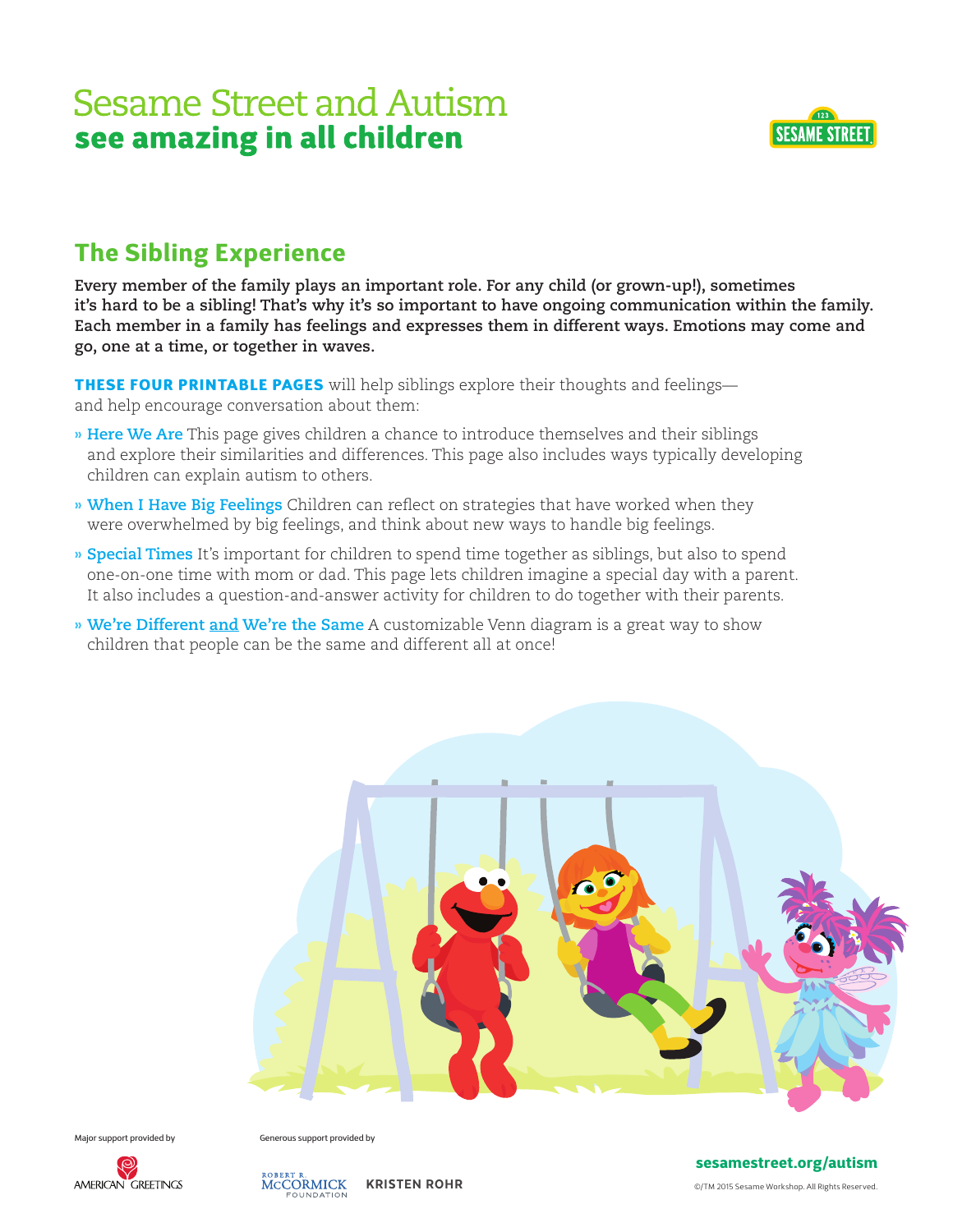

Here We Are **Draw yourself with your sibling in the frame.** 

MY NAME

MY FAVORITE THING TO DO

SOMETHING I DON'T LIKE

AN IMPORTANT THING THAT MAKES ME SPECIAL

#### WAYS YOU CAN EXPLAIN AUTISM TO OTHERS

- **»** (Child's name)'s brain works differently than yours. Your brain is like the boss of your body. It's what makes you *you*. The brain has an important job: making sense of the world around you.
- **»** Everyone with autism is different, the same way all children have differences. Some children do things differently than others.

MY SIBLING'S NAME

HIS/HER FAVORITE THING TO DO

SOMETHING HE/SHE DOESN'T LIKE

AN IMPORTANT THING THAT MAKES HIM/HER SPECIAL

- **»** Your brain lets you understand everything you see, hear, smell, touch, and taste. The brain of a person with autism works differently and that can make it hard to talk, listen, understand, play, and learn in the same way that others do. Many people with autism are good at remembering videos, drawing, reading, and many other things.
- **»** People have other ways besides talking to tell us what they know and want.

Major support provided by Generous support provided by





KRISTEN ROHR

#### sesamestreet.org/autism

©/TM 2015 Sesame Workshop. All Rights Reserved.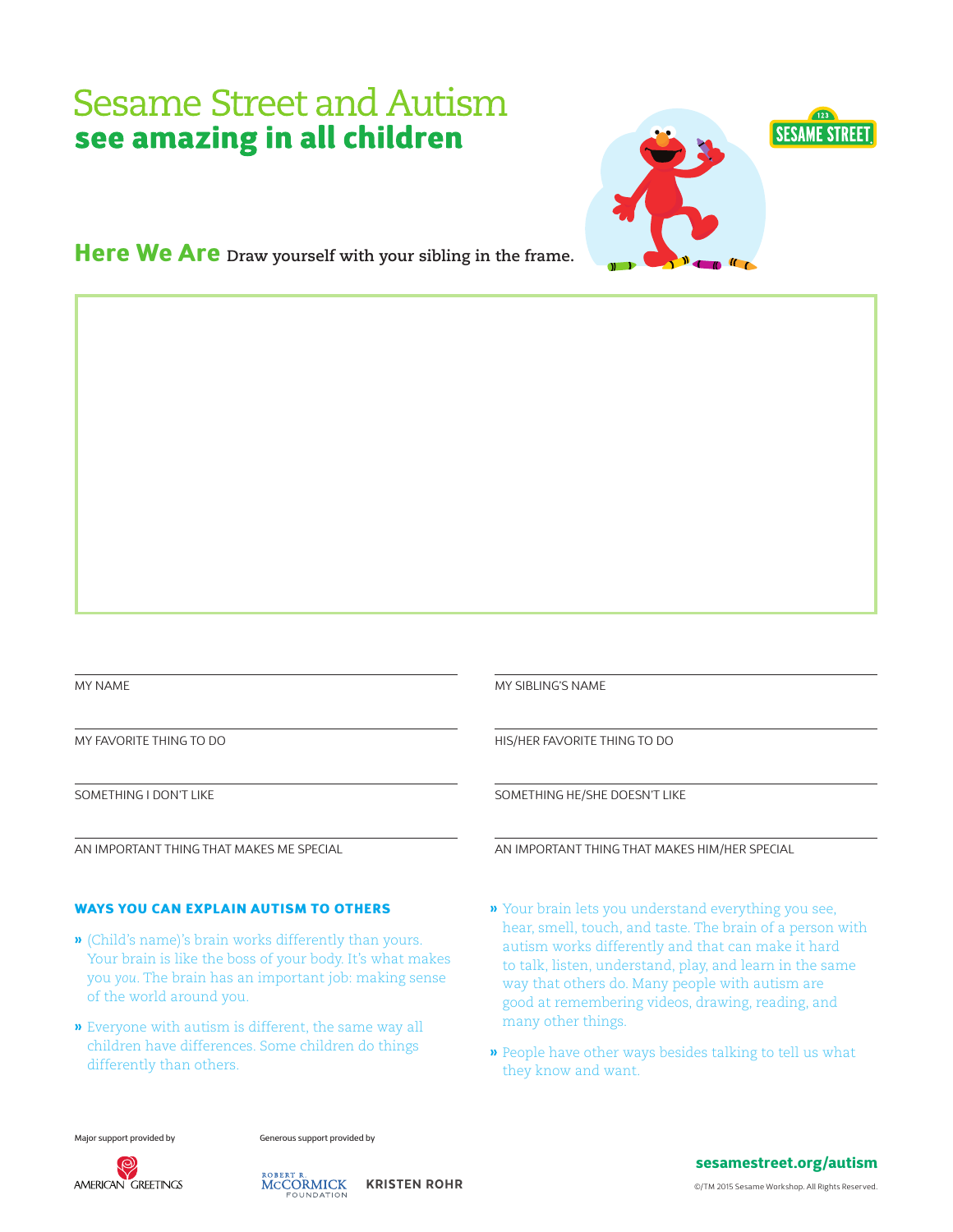

## When I Have Big Feelings

**At any time, you might feel confused, frustrated, mad, sad, guilty, embarrassed, or jealous. Those feelings are all okay, and they come and go. If things get difficult with your brother or sister, there are lots of different things you can do.**

- **»** Put an X next to the things you have tried.
- **»** What new thing on this list might you try next time? Circle or underline it.
	- **Take a deep breath.** Try to laugh about it (or remember it might be funny later). Just let him/her be himself/herself. **Take a break. EXECUTE:** Remember it's okay for me to feel big feelings. Give my brother or sister some space. Ask a grown-up to take me for a walk. Go to my own room and just do my own thing. Think about a real or pretend place where I can go to feel better when I'm upset. Ask a grown-up for help. Talk to a grown-up about how I'm feeling. Remember we're all different. **EXECUTE:** Remind myself it's okay to not understand.

ON THE BACK OF THIS SHEET, DRAW A PICTURE OF A TIME WHEN THINGS FELT DIFFICULT. Tell a grown-up about what you've drawn. What did you do to make the situation a little easier?

Major support provided by Generous support provided by





sesamestreet.org/autism